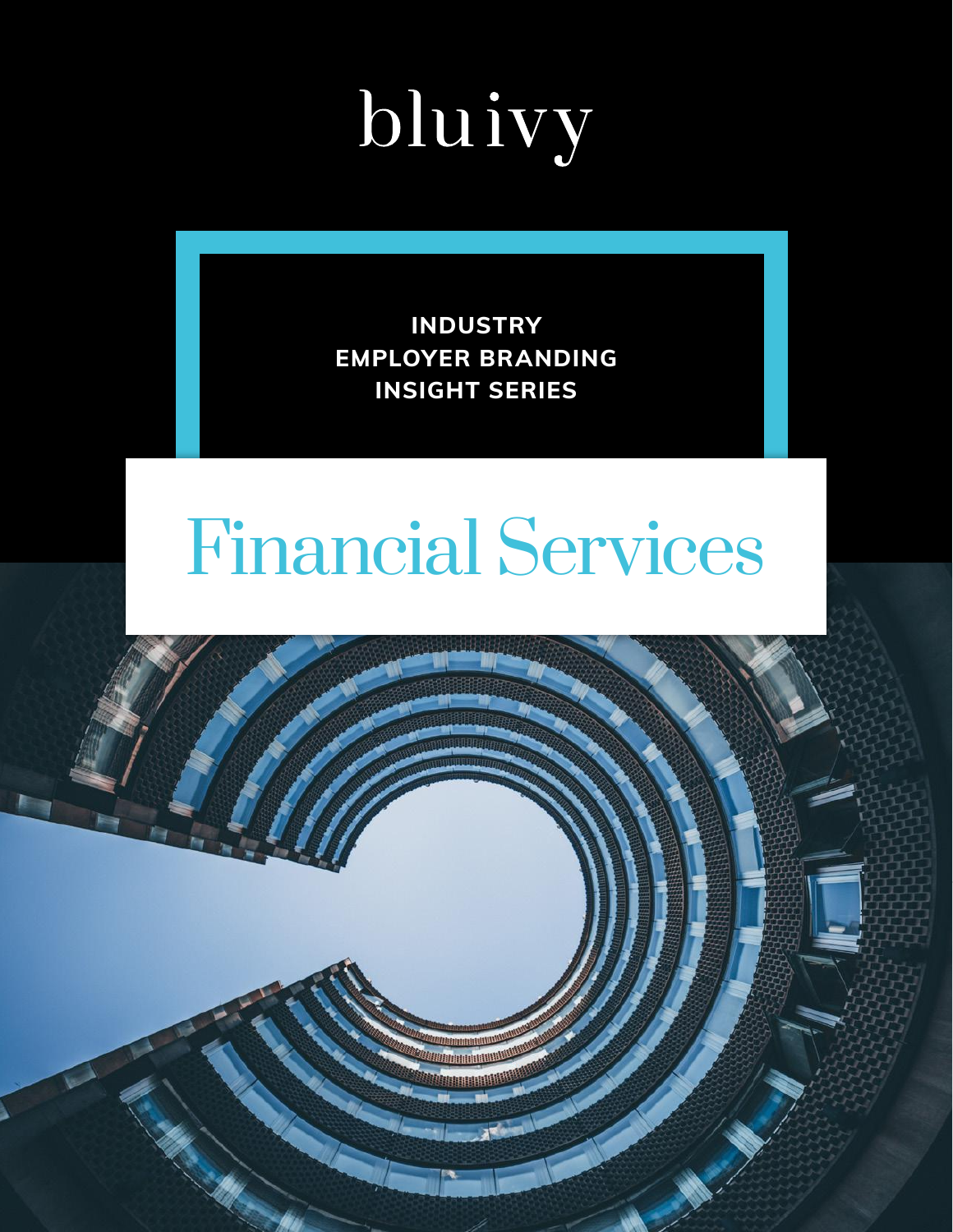## 6.3 million

**Financial service jobs in the US**

*COMMAND* 

800,000+ **Financial service jobs in Canada**

## Introduction

### A global leader in earnings, innovation and employment

The financial service industry makes up almost one–third of the U.S. economy, <sup>1</sup>employing 6.3 million people, and in Canada accounts for over 800,000 jobs or 4.5% of the country's total workforce<sup>2</sup>. In recent years, it has transformed cities into dynamic financial centers, expanded employment opportunities, increased government revenues and facilitated business growth through access to capital. Few industries have influenced the global marketplace as dramatically.

As the industry continues to expand, so does its reliance on innovative strategies. Traditional players are capitalizing on investments in digital platforms and broadening their focus to include new markets, while innovative technology companies promote a wide range of new platforms and business models. But competition is also expanding, especially when it comes to attracting and retaining talent. And this is putting established players at risk of losing their hard–won, competitive edge while exerting pressure on virtually every organization in the industry to enhance its talent strategy.

<sup>1</sup>See www.kornferry.com <sup>2</sup>Conference board of Canada, 2017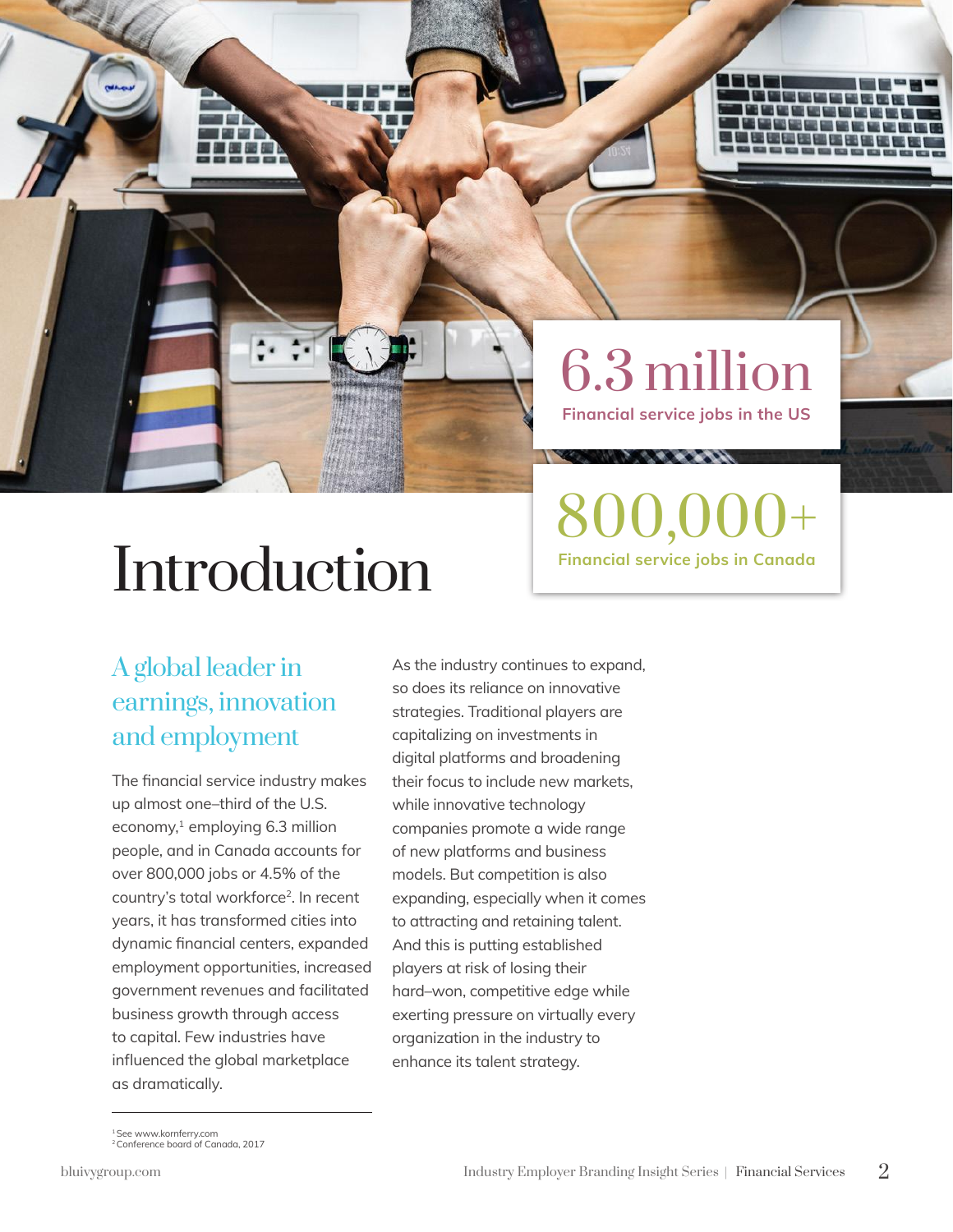



#### The financial services industry faces unprecedented competition for skilled talent

The competition for talent is heating up. Organizations around the world face what some analysts are calling a "major crisis" that could lead to a global skills shortage costing trillions of dollars in unrealized revenues over the next few decades.<sup>3</sup> Knowledge–intensive industries, including financial services, are especially vulnerable to these developments, given their focus on disruptive technologies and the need to replace older cohorts, such as baby boomers, who are exiting the workforce.4 As a result, within the next two years, "the talent deficit for the financial services industry alone is projected to reach almost three million workers globally".<sup>5</sup>

#### Many organizations are adapting to changes in the talent market

Innovative leaders have always made talent a strategic priority and over the past few years many have improved their capabilities with new approaches that rely on enhanced recruitment channels and partners, in–depth assessment tools, predictive performance capabilities, and collaborative management systems. But the talent ecosystem is evolving. Younger workers have become highly selective about their career choices and prefer to work for organizations that, above all, share their values. This requires organizations throughout the world to look for new ways to position themselves as welcoming, innovative and fulfilling places to work.

<sup>3</sup> See www.kornferry.com 4 Samantha McLaren, Linked In Talent Blog, July 24, 2018 5 Samantha McLaren, Linked In Talent Blog, July 24, 2018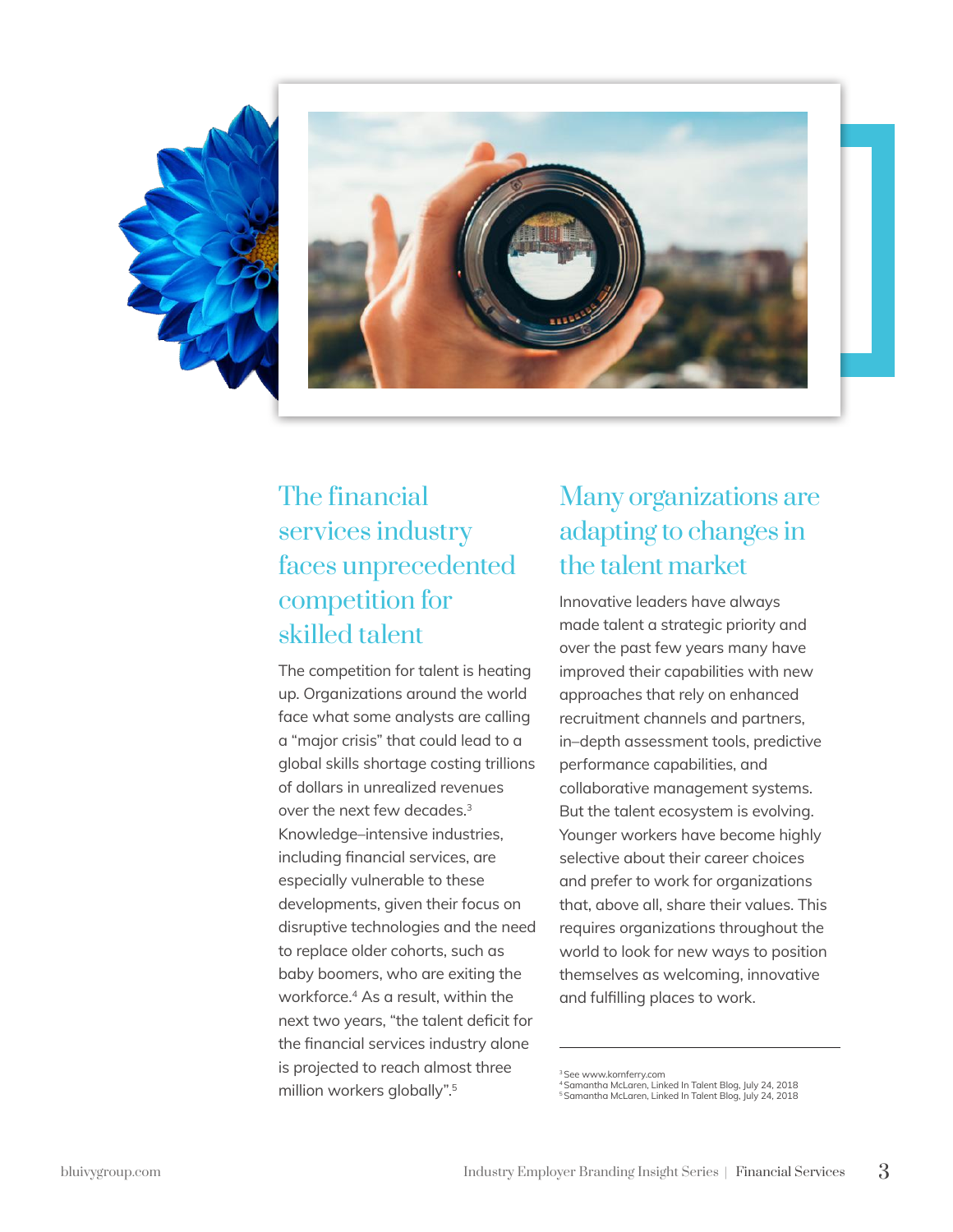#### Employer branding can help

Employer branding is a strategy that enables organizations to create a favorable perception in the minds of current and potential employees. It is successful when it persuades top performers to stay engaged while inspiring new, skilled workers to join them. It can also mitigate the risk associated with public relations disasters, which have become so prominent across social media platforms in recent years.

#### What is an employer brand?

A well–executed employer brand is not a slogan or a one–off marketing campaign, but a key strategic asset. It forms the basis of a company's reputation in the marketplace and sends a message to customers, employees and other stakeholders that it values its people and is committed to providing them with the expected experiences and opportunities desired in a supportive work environment.

A well-executed employer brand is not a slogan or a one-off marketing campaign, but a key strategic asset.

A strong employer brand includes an Employer Value Proposition (EVP), which defines corporate attributes that are attractive, emotionally compelling and distinctive.

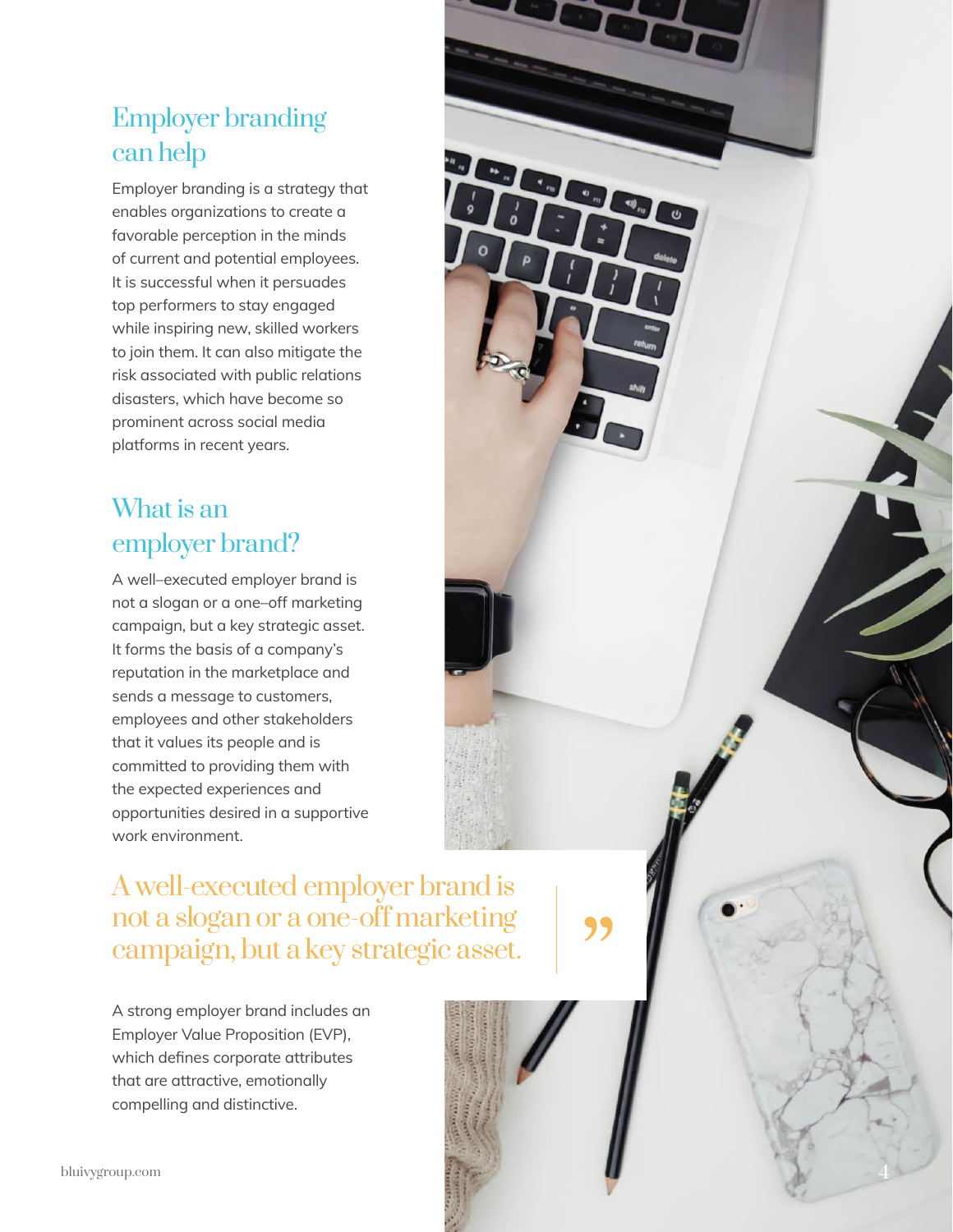#### Employer branding, like any discipline, is only as strong as its methodology

From initial research and employee engagement to talent attraction and communication strategies, there is no such thing as a one– size–fits–all approach to employer branding. When carried out effectively, employer branding starts with a holistic assessment of business goals, target markets, business strengths, and recruitment challenges. It also establishes a communication channel that allows business leaders to understand what employees value most. This work can translate into a clearly articulated EVP, and branded employee experience. A comprehensive strategy will also align with objectives and metrics that track performance in an ongoing two–way conversation with target audiences.

#### Employer branding is a long–term commitment

A strong employer brand does not happen overnight. Nor is it a one–off initiative. Instead, it forms part of an ongoing process that empowers employees and evolves continually in response to changes in the talent market. When business leaders embrace employer branding, they empower employees to feel rooted, fulfilled and primed to succeed.

### Blu Ivy's Employer Branding Insight Series

As a leading North American provider of employer branding services, the Blu Ivy Group partners with executives to build award winning people practices, inspire extraordinary employee engagement and cultivate workplaces that stand out in today's global marketplace.

Over the past five years, we have worked with financial services firms across North America, consistently monitoring industry trends and providing analysis. This report, the latest in a series focused on recruitment and retention issues in key industries, provides selected results from a survey conducted in 2017. More than 6,000 people provided feedback to questions, such as:

> **What characteristics do workers value most in today's employers?**

**How can employers become more appealing to job seekers?** 

**How does talent look for work in today's economy?**  **Who are the most successful employers and what can we learn from them?** 

**Why do some top performers stay in the financial services industry, while others leave?** 

If your job includes the recruitment and retention of talent for a financial services firm, we invite you to review these insights and consider how they might be used to enrich your talent strategy. fulfilled and primed to succeed.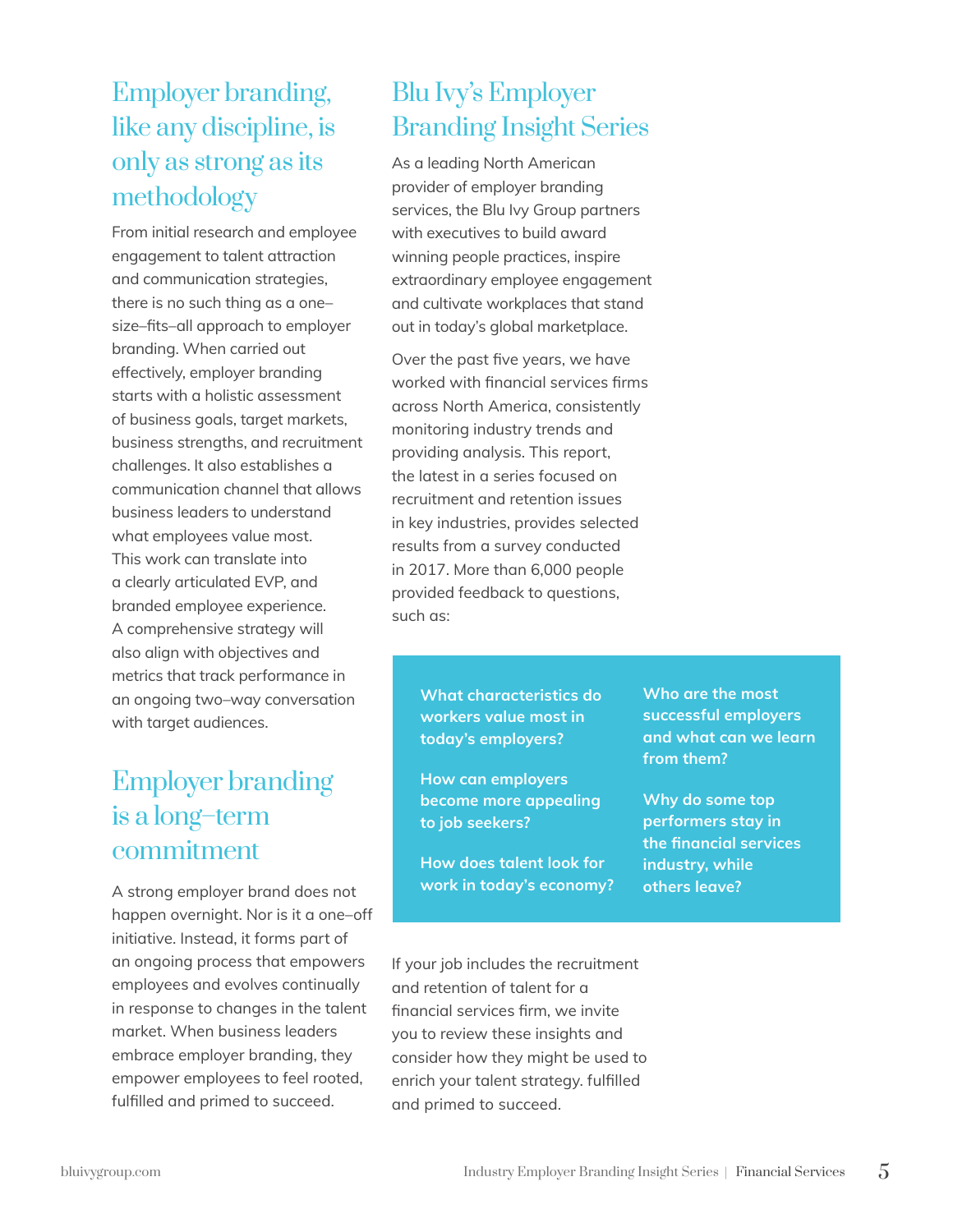

## Key Insights

#### What talent wants

Today, financial services firms are competing for talent against some of the most innovative and well–branded companies in the world. Google has built an unrivaled reputation as a top employer, offering an innovative work environment full of learning opportunities and a supportive management team. Apple is routinely recognized for its successful business practices and promises employees access to new technology and effective leadership in an environment where "the learning never stops". Both organizations embody attractive attributes that employees and job seekers expect in today's leading employers.

According to Blu Ivy's research, today's workers want to be part of organizations that cultivate a positive reputation in the marketplace. They want professional development, together with a collaborative, yet agile culture. And they want to feel that the work they do is making a positive contribution to the larger community. Salaries still matter,

### The learning never stops.  $|$  "

but organizations in search of genuine employee engagement and recruitment success need to focus on much broader issues in line with the values of their target audience.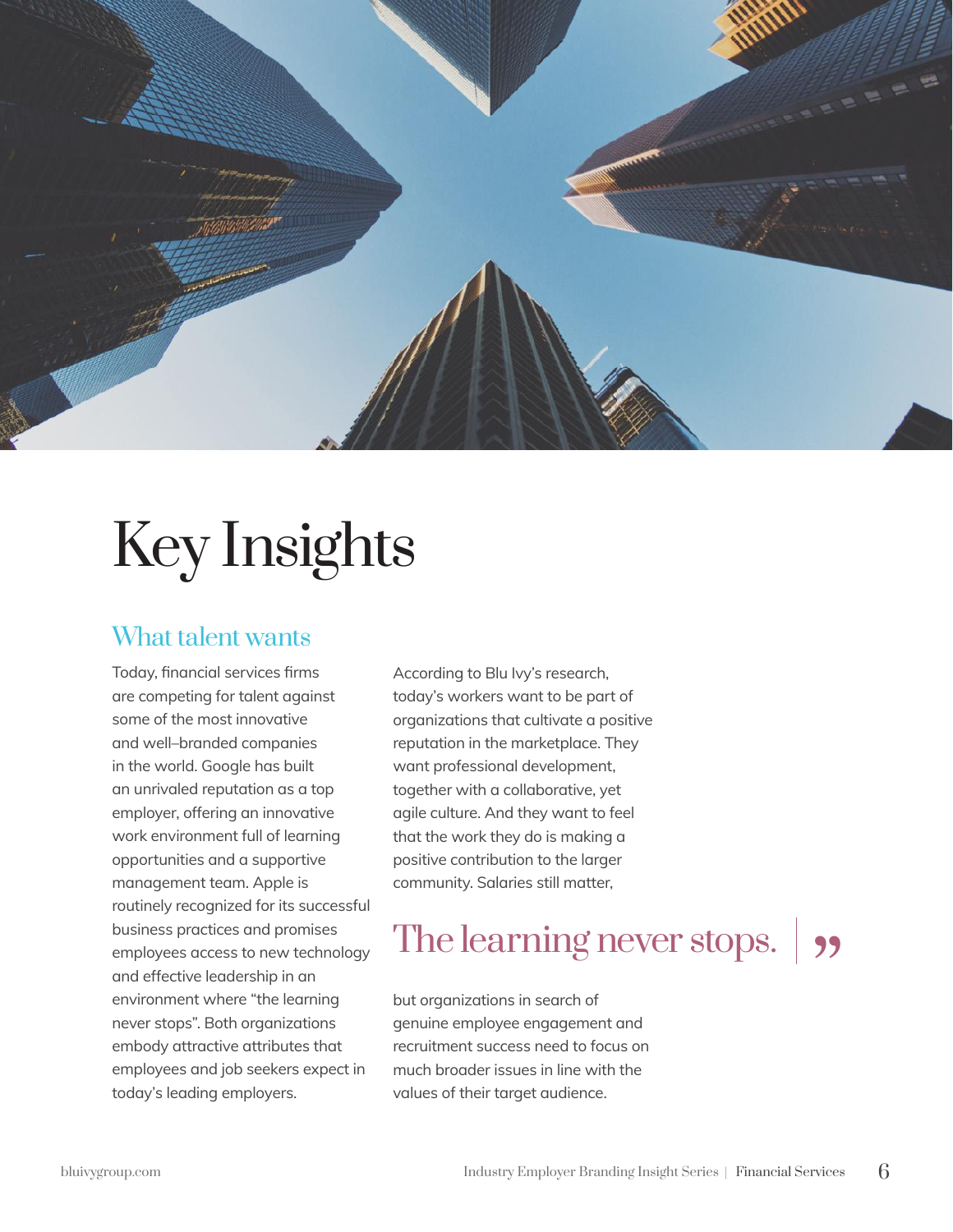#### What keeps talent in the financial services industry?

Eighty percent of survey respondents cited "interesting, challenging work" and the "opportunity to learn" when asked why they prefer to work in the financial services industry. This is a positive feedback for an industry that invests heavily in a wide variety of transformative business projects across diverse functions and lines of business. But other factors are also important. For example, respondents noted that they perceive financial institutions as places that promote collaborative cultures offering "transparency" and "openness" and they appreciate the" flexible approach" to how their work is completed, especially when this encourages "work– from–home" initiatives and other options that allow them to balance personal commitments and work

requirements. Compensation remains a compelling motivator, cited by 60% of respondents, and reflects a long–standing industry reputation for paying at or above market rates and providing competitive benefit plans.

#### What pushes talent away from the financial services industry?

While much has been done to expand the popularity of the financial services industry among employees and job seekers in recent years, old perceptions die hard. Many established players are still seen as slow and unresponsive, while others are struggling to promote a message that consistently attracts and retains the best talent. Blu Ivy's survey uncovered five reasons why many of today's workers prefer to avoid the financial services industry.

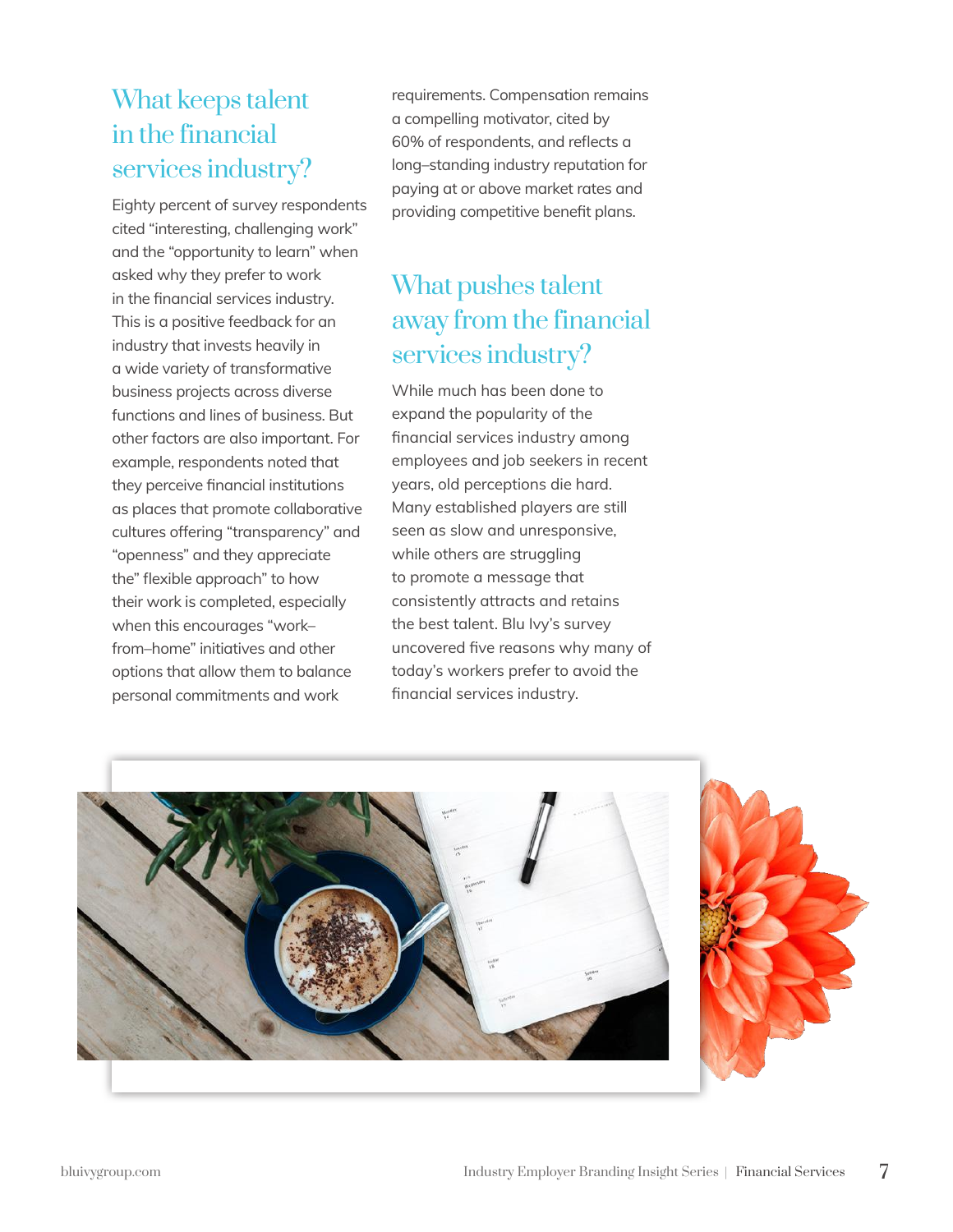#### **Lack of Consistent Leadership Practices**

Almost half (48%) of all survey respondents cited "ineffective" or "indifferent' management as a leading reason for their lack of enthusiasm. This will come as a surprise to many in the industry who have invested heavily over the years in leadership development and cultural transformation. And no doubt, many senior executives and managers provide exemplary leadership. However, there is a significant lack of consistency across business units, as well as between different sectors, that has left an unfavorable impression in the minds of many job seekers and industry talent.

#### **Lack of Innovation And Collaboration**

In spite of a growing emphasis on leading edge, customer–facing technology over recent years, the financial services industry is still viewed by many as relying on out– dated, internal systems. In addition, almost half of all survey respondents (43%) told Blu Ivy that financial institutions are process-heavy and risk-averse. They see these institutions as siloed, with little communication between corporate functions and business units. There is a perception that the focus is on business results and sales rather than people.

#### **Limited Opportunity to Try New Things**

Survey respondents also noted a weakness in terms of internal communications on future career opportunities and current job openings. Often times, despite the vast number of opportunities within each of these institutions, there is a feeling that internal job opportunities are presented in a very soloed manner, that the internal hiring process is too long, and that talent are often not supported in getting the training, and mentorship required to move into a new role in other departments or that require emerging skills.

#### **Lack of Transparency And Trust**

Unsurprisingly, since the financial crash and subsequent scandals, the financial services industry has been the target of the debilitating press and social media coverage. Survey respondents have also been affected, and in line with their expressed desire to work for organizations that offer a positive brand and reputation in the marketplace, they chose to cite "trust and societal impact" as key reasons they prefer not to work in the industry.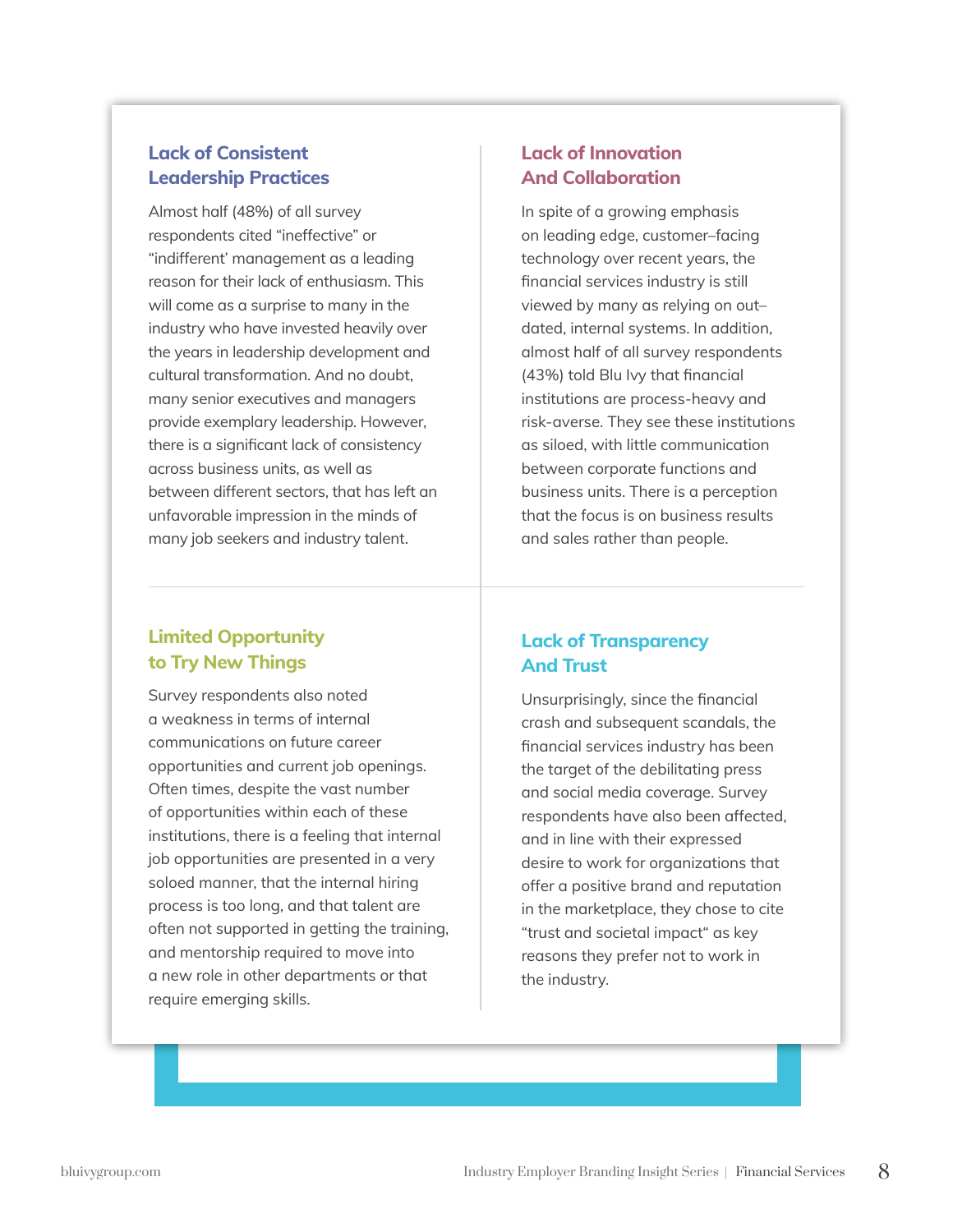

#### How top talent looks for work

Over 75% of job seekers make use of a variety of personal and professional networks when looking for employment in the financial services industry. These networks facilitate internal referrals, which still account for the largest number of successful hires across the industry. Networking is seen as not only the most trusted, but most effective way of landing a new position at an employer.

Other channels include: LinkedIn (70%), job boards (62%), recruitment firms (50%) and Facebook (27%) were the most commonly sited platforms that active job seekers visit when looking for work.

### The financial services industry plays a strong social media game

With its focus on digital transformation, financial services companies are stepping up their game in terms of employer branding on social media using the following platforms:



These and other sites are now used not only to post job opportunities but increasingly to deploy employer branded content that includes employee storytelling, video, career blogs, branded content as well as active employee run brand advocacy programs.

#### How financial services companies are changing perceptions?

Telling a powerful story is what it takes to stand out from competitors in today's financial services space. Some organizations are ahead of the curve, tracking perceptions and proactively working to build up their reputation among consumers and job seekers. Successful firms often use social media as a starting point, especially when the goal is to change long–held perceptions and establish a fresh, new vision that appeals to target groups in the marketplace.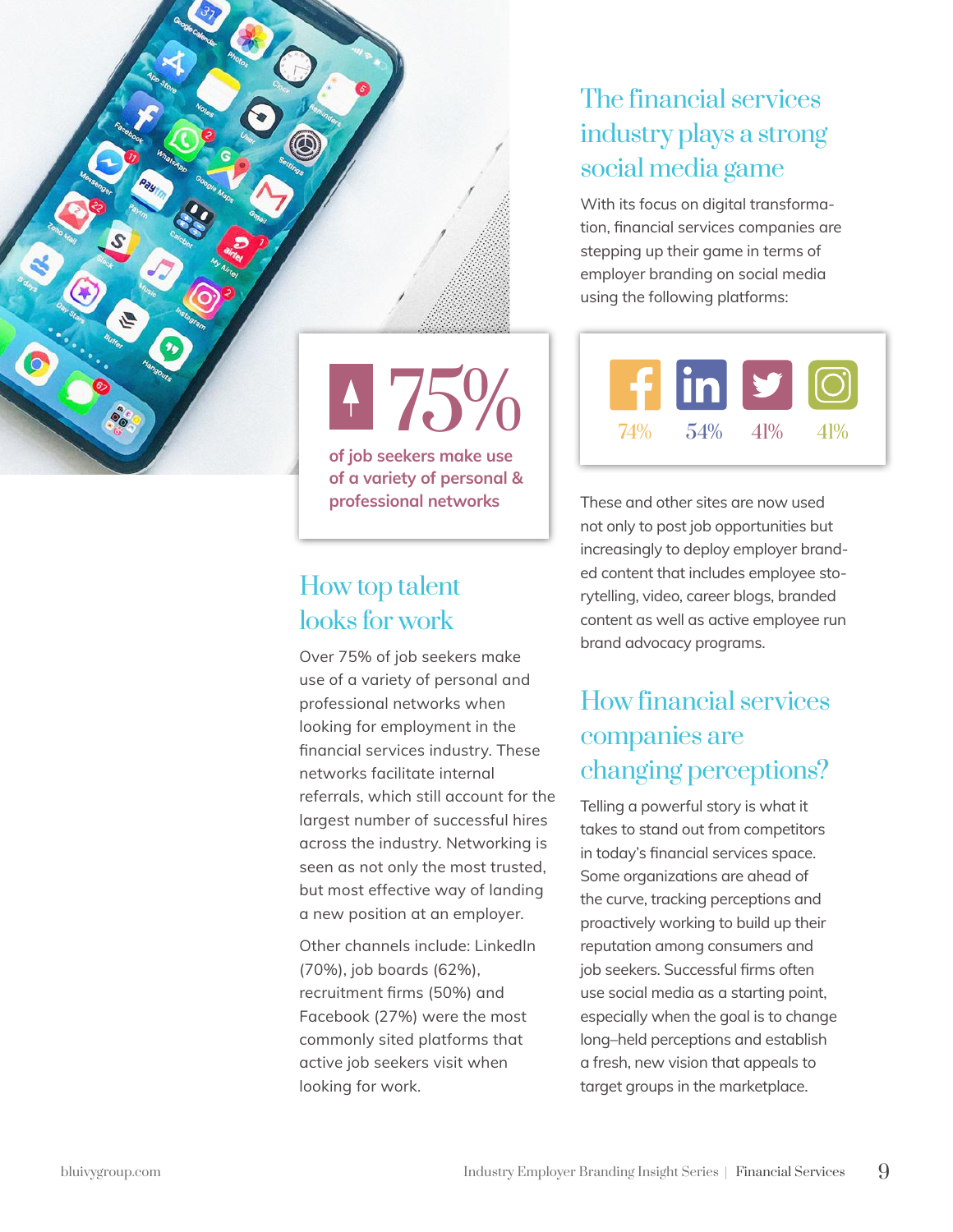## Top 3 facts to take away from our insights

### **1** Your employer brand is<br>critical to the success of your corporate brand transformation

The reality is that the industry is undergoing a massive transformation. Hiring managers and leaders are now battling with a broader and new set of talent competitors. The skills that the industry seeks today are in high demand, not just amongst the financial services space, but also in tech, consulting, digital marketing and communications industries. Blu Ivy Group has talked with thousands of financial services employees and target talent pools globally and there are consistent issues that the industry faces in terms of employer brand awareness and differentiation.

To address these challenges, ensure that your organization is conducting regular external market research with the demographics you are seeking to attract. In other words, know your consumer at all times! If you have not yet

launched an EVP, work with an external research partner to learn what matters most to each demographic, their perceptions of you and competitors, and how their job search behaviors are evolving. Much like internal employee research, this should be done annually to understand how likely it is that your target demographic would consider working for you, but how your employer branding is impacting preference.

Be bold with your employer brand creative and campaigns. Ensure that when talent inside and outside the company see these campaigns, they can clearly differentiate that they are the audience, and ensure that it is written in a manner that is emotionally compelling to them and their needs. Although it is important to respect the brand guidelines, push the boundaries! Remember, that you are not just competing against other FIs, but many other industries and it is important that your campaigns stand out in their eyes. market rates and providing competitive benefit plans.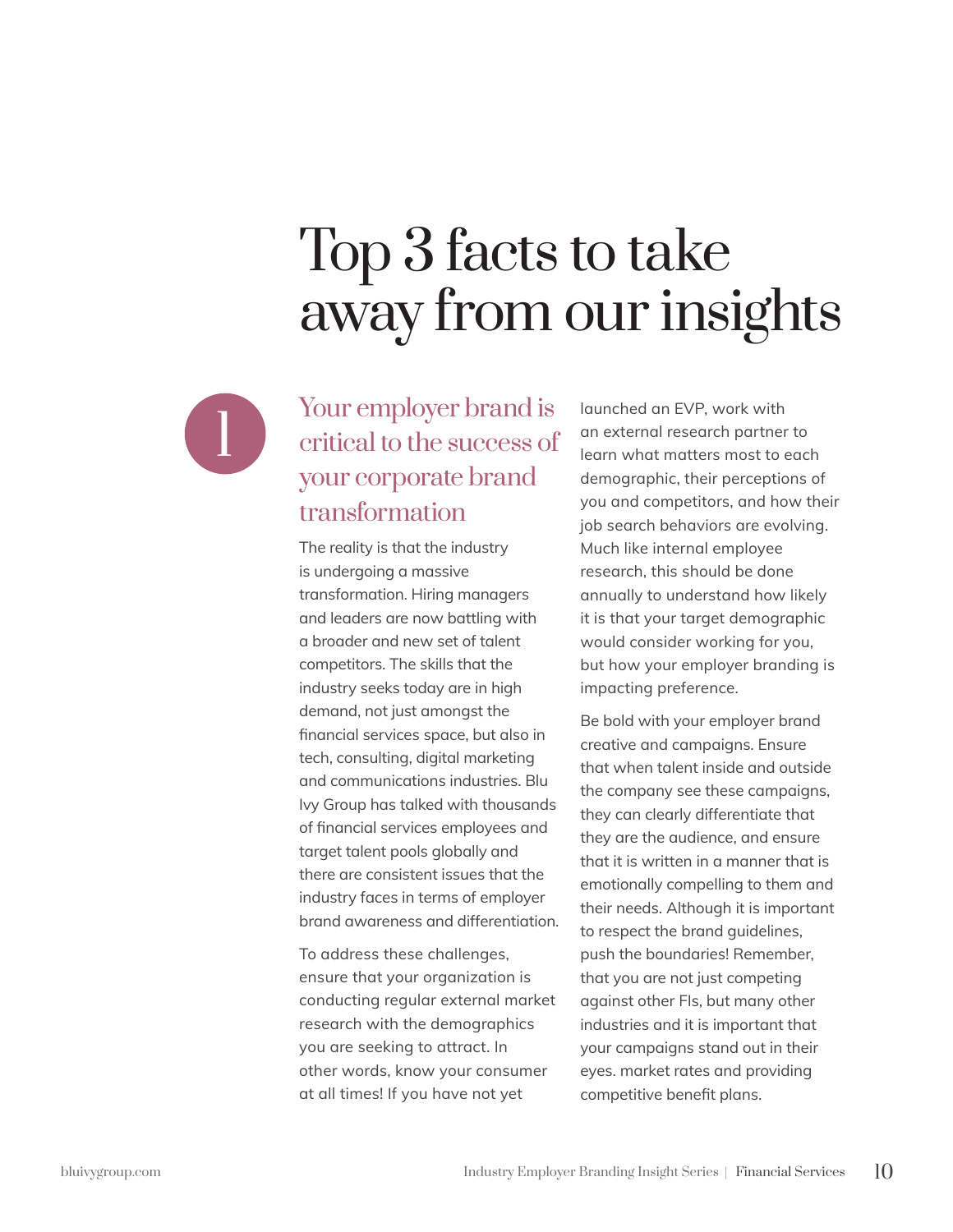# 2

#### Branding the employee experience should be a top priority for executives.

A consistent Employer Value Proposition (EVP) is a critical success factor in today's highly competitive talent market. Although it is indeed important that aspects of the employee value proposition are aspirational and future focused, it is perhaps more critical that it is experienced by employees within the organization consistently. Often in large institutions, with multiple business lines, we uncover inconsistencies in employee experience due to management styles, and variant policies. Far too

often we have found that the EVP gets launched and owned in the HR division, however, managers and internal employees are unaware of it. Sadly, that means that the employer brand will provide little ROI for the business, engagement or culture. Of equal note is the power that employer ranking sites like Glassdoor, Indeed and other social platforms have on forming perceptions and airing dirty laundry. The cracks in your employee experience will be revealed and job seekers trust what they see. In fact, 80% of job seekers under the age of 36 will go to these sites to review your company before applying. They trust what is said on the ranking sites more than they trust your employer awards.

#### **To address this growing issue, Blu Ivy Group suggests a few things:**

**A)** Know your top 5 employer brand threats based on annual research with employees across the organization. If just one part of the business has trust and engagement issues, or a less than desirable employee experience, it can threaten the entire brand across multiple media outlets.

**B)** Ensure your management teams and leaders know the EVP and employer promise. Help them by embedding it into the interview and offer process, as well as making it a regular cadence in communications.

**C)** Begin conducting employee experience and EVP pulse surveys on a quarterly basis. At all times you should know how aware your employees are of the EVP, and how consistently they feel you deliver on that promise. Ultimately the employer brand net promoter score should be a metric that that you are tracking and reporting on every three months. This will allow you to transform the culture at the pace the business demands and to uncover your biggest threats and opportunities regularly, saving millions in negative PR and turnover.